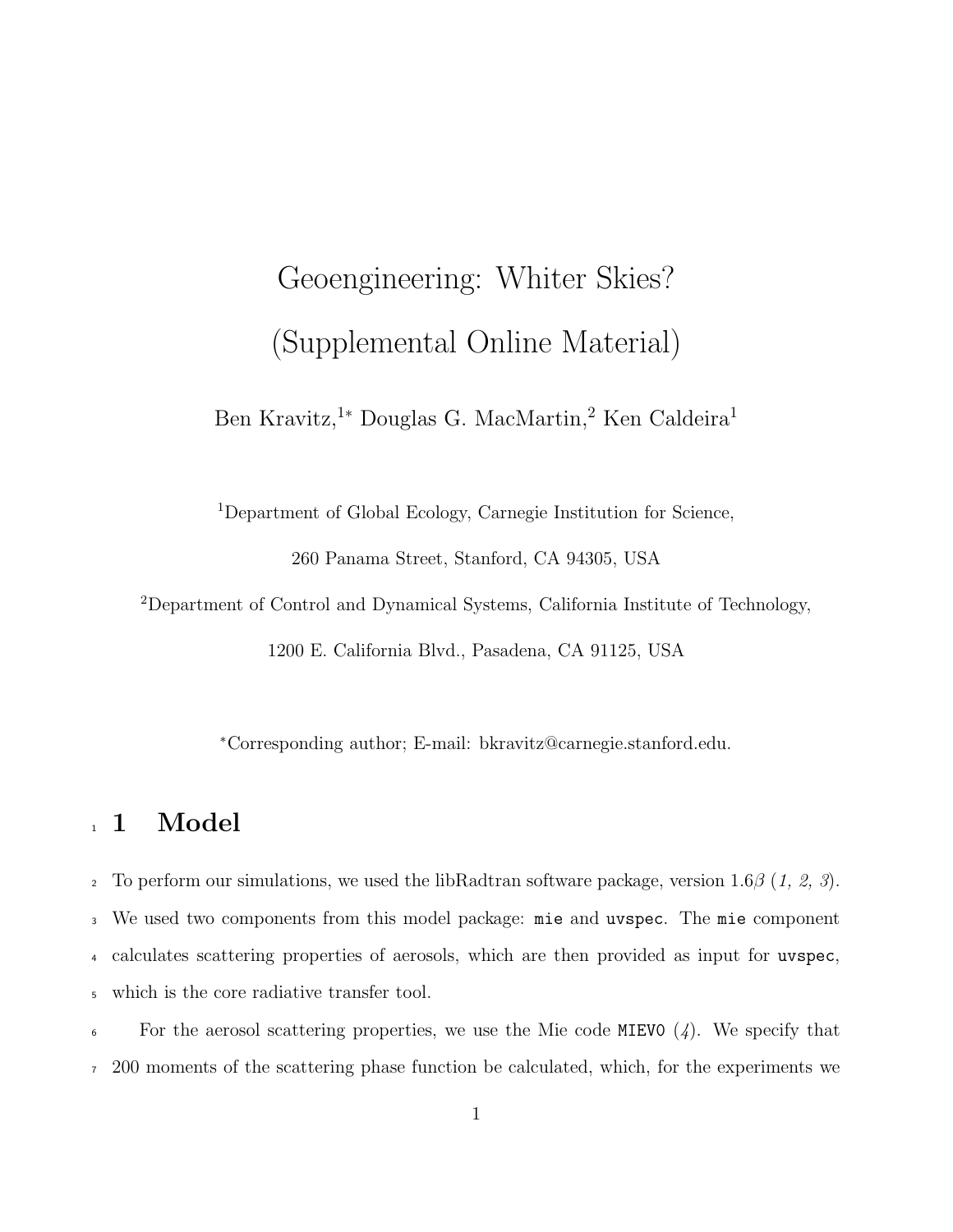have performed, is more than sufficient for convergence of the summed terms of the phase function. Scattering is calculated in the entire visible spectrum, from 380 to 780 nm, with a wavelength step of 1 nm. Since we are simulating sulfate aerosols, we have specified the 11 complex refractive index for the aerosols to be  $1.43 + 0i$ . For an aerosol composition of 75%  $_{12}$  H<sub>2</sub>SO<sub>4</sub> and 25% water, which is typical for sulfate aerosols  $(5)$ , this refractive index is valid for the range of wavelengths we investigate (*6, 7*). Linearly interpolating from the values <sup>14</sup> given in (6), the range of refractive indices over this set of wavelengths varies from  $1.428 + 0i$ 15 to  $1.446 + 0i$ , which is a small enough variation from the assumed value of  $1.43 + 0i$  that our results are not affected. The Mie code outputs aerosol extinction, single scattering albedo, and the moments of the scattering phase function for each wavelength, based on the assumed size distribution (discussed in the following sections), which are then provided as input to the radiative transfer code uvspec.

 uvspec is designed to calculate spectral irradiance in ultraviolet and visible wavelengths (*3, 8*). Our specifications are for a standard atmospheric temperature and gas profile in the summer over the continental United States. We use the DISORT algorithm (*9*) to calculate irradiance over the visible spectrum 380-780 nm at 1 nm intervals. All radiative transfer simulations were calculated at a reference height of 0.0 km and with a solar zenith angle of  $25 \, 0^\circ$ , except where indicated (Section 3 and Figure 1).

# <sup>26</sup> 2 Geoengineering

 For our geoengineering simulations, we began with Mie code simulations of unimodal lognor-28 mal distributions of sulfate aerosols with median radii of  $r_g = \{0.1, 0.2, 0.3, 0.4, 0.5, 0.6, 0.7, 0.8, 0.9\}$  $\mu$ m and standard deviations of  $\sigma = \{0.1, 0.25, 0.5, 1.0\}$ , for a total of 36 simulations. The output from the Mie code simulations was provided as input to uvspec with a prescribed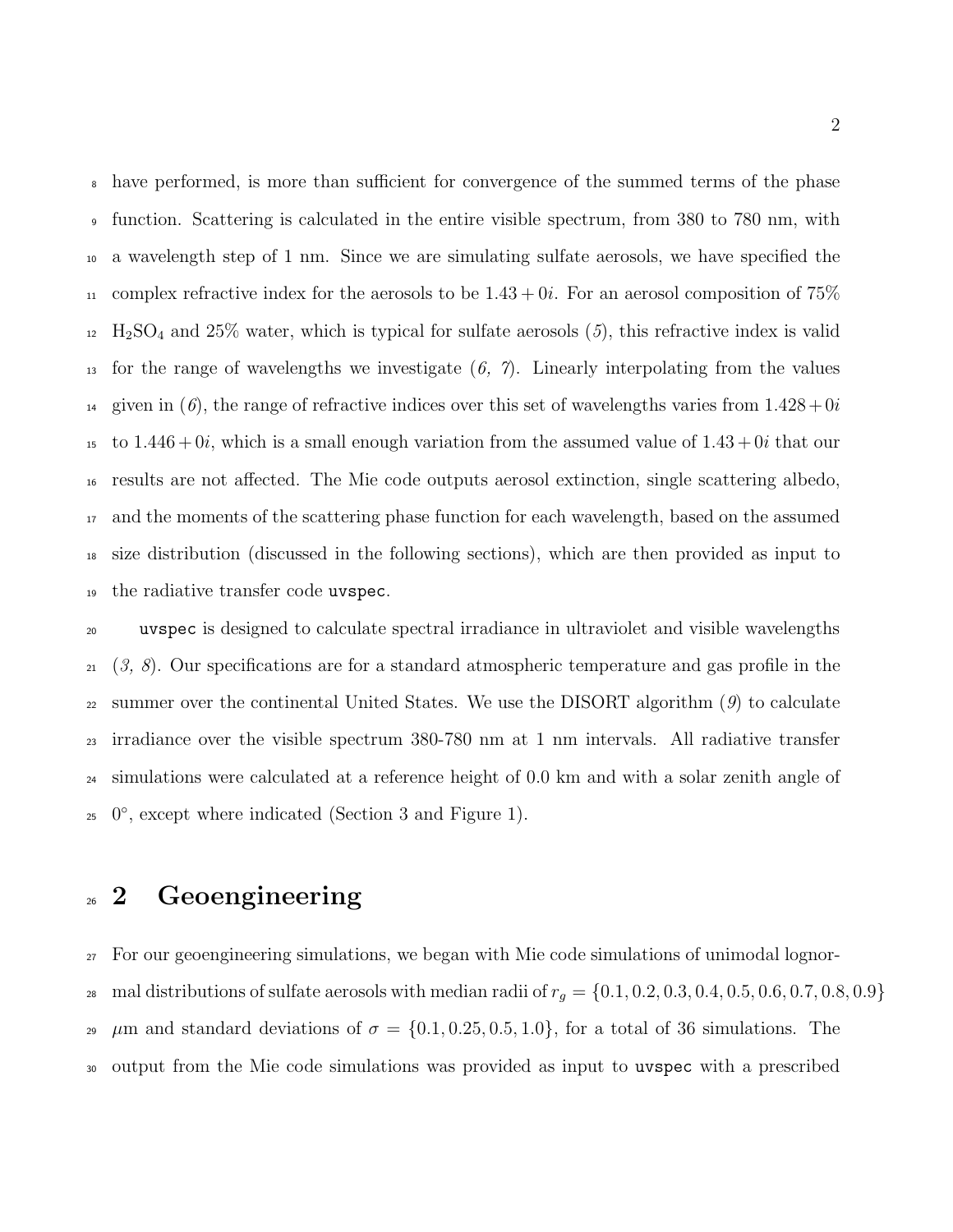31 aerosol optical depth (mid-visible,  $\lambda = 550$  nm) of 0.1. We then integrated spectral irra- diance over the visible spectrum and calculated the appropriate mid-visible optical depth required to scale that integrated value to achieve a reduction by 0.5, 1.0, 1.5, and 2.0%. Optical depths at all other wavelengths are scaled appropriately according to the extinction efficiencies calculated by the Mie code. These mid-visible optical depths can be found in Supplementary Table 2. The radiative transfer simulations were then redone with these updated optical depth values for a total of 144 simulations.

 Although all of our calculations are specified in terms of a percent decrease in solar ir- radiance, this is calculated by integrating spectral irradiance only over the visible spectrum  $\lambda_0$  ( $\lambda = 380 - 780$  nm) instead of the total solar band. The visible band accounts for approx- imately 52% of the energy in the solar spectrum, with approximately 3% occurring in the ultraviolet (UV) portion and 45% in the near infrared (NIR) portion of the spectrum (*10*). Moreover, sulfate aerosol extinction in the NIR band is approximately one order of magni- tude less than in the visible and UV bands (*11*). Naively calculating integrated irradiance values using these values, a 2% reduction in visible integrated spectral irradiance is the same as a 1.19% reduction in total integrated spectral irradiance, which seemingly implies our geoengineering simulations understate changes in sky color. However, these values are based on the assumption that the shape of the spectral irradiance curve does not change in the <sup>49</sup> NIR, which, based on extrapolations of Figure 2, is not likely to be true in general.

 We cannot resolve this uncertainty in spectral irradiance changes in the NIR. Narrow absorption lines in the NIR necessitate the use of a correlated-k distribution in conducting radiative transfer simulations, which does not allow for the fine spectral resolution we have obtained in our simulations of visible spectral irradiance. Therefore, we have decided not to pursue this route and to frame our geoengineering simulations in terms of reductions in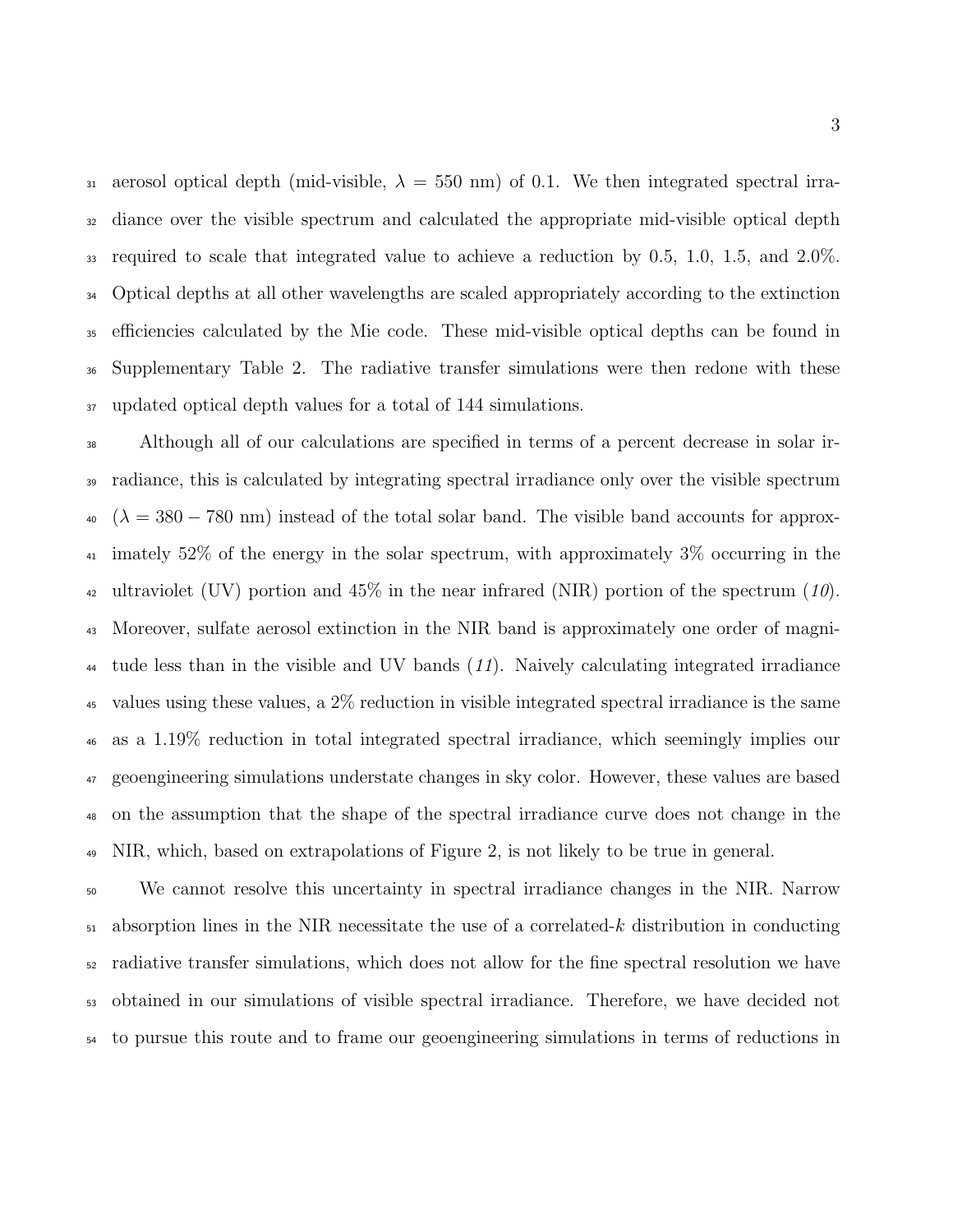solar irradiance integrated over the visible band.

## 3 Mount Pinatubo simulation

 One additional simulation we conducted was for the 1991 eruption of Mount Pinatubo as a comparison to our geoengineering and pollution (Section S5 below) simulations. The 59 simulation with mie involved a lognormal distribution with specified effective radius of  $r_{\text{eff}} =$ 60 0.5248  $\mu$ m and  $\sigma_g = 1.4$ , which corresponds to approximate values in March 1992, 9 months  $\epsilon_1$  after the eruption (12, 13, 14). As in the geoengineering simulations, we used a complex refractive index of  $1.43 + 0i$ . Our simulation with uvspec used a mid-visible aerosol optical 63 depth of  $\tau_{550} = 0.12$ , which was the value measured at the Mauna Loa Observatory (19.5°N,  $\mu$  155.6°W) in March 1992 (12). At this time, the eruption showed approximately a 20% decrease in direct radiation, which was compensated by a 240% increase in diffuse radiation <sup>66</sup> at solar zenith angle  $60°$  ( $13$ ). Results of our simulations of these conditions are within  $4\%$ of these values.

### 4 Thin Cirrus

 To account for the potential effects of optically thin cirrus clouds on our results, we performed simulations including cirrus clouds. We chose typical values of cirrus clouds: cloud fraction  $_{71}$  20%, cloud droplet effective radius 20  $\mu$ m, and ice water content of 0.005 g m<sup>-3</sup> (15). We inserted these clouds into a layer at 10 km in altitude, below the layer of stratospheric aerosols. Irradiance results for these simulations, assuming a geoengineering aerosol size <sup>74</sup> distribution with r<sub>g</sub>=0.5  $\mu$ m and  $\sigma$  = 0.1, are in Supplementary Figure 1. Iincreases in sky brightness as a function of the size distribution are in Supplementary Table 3.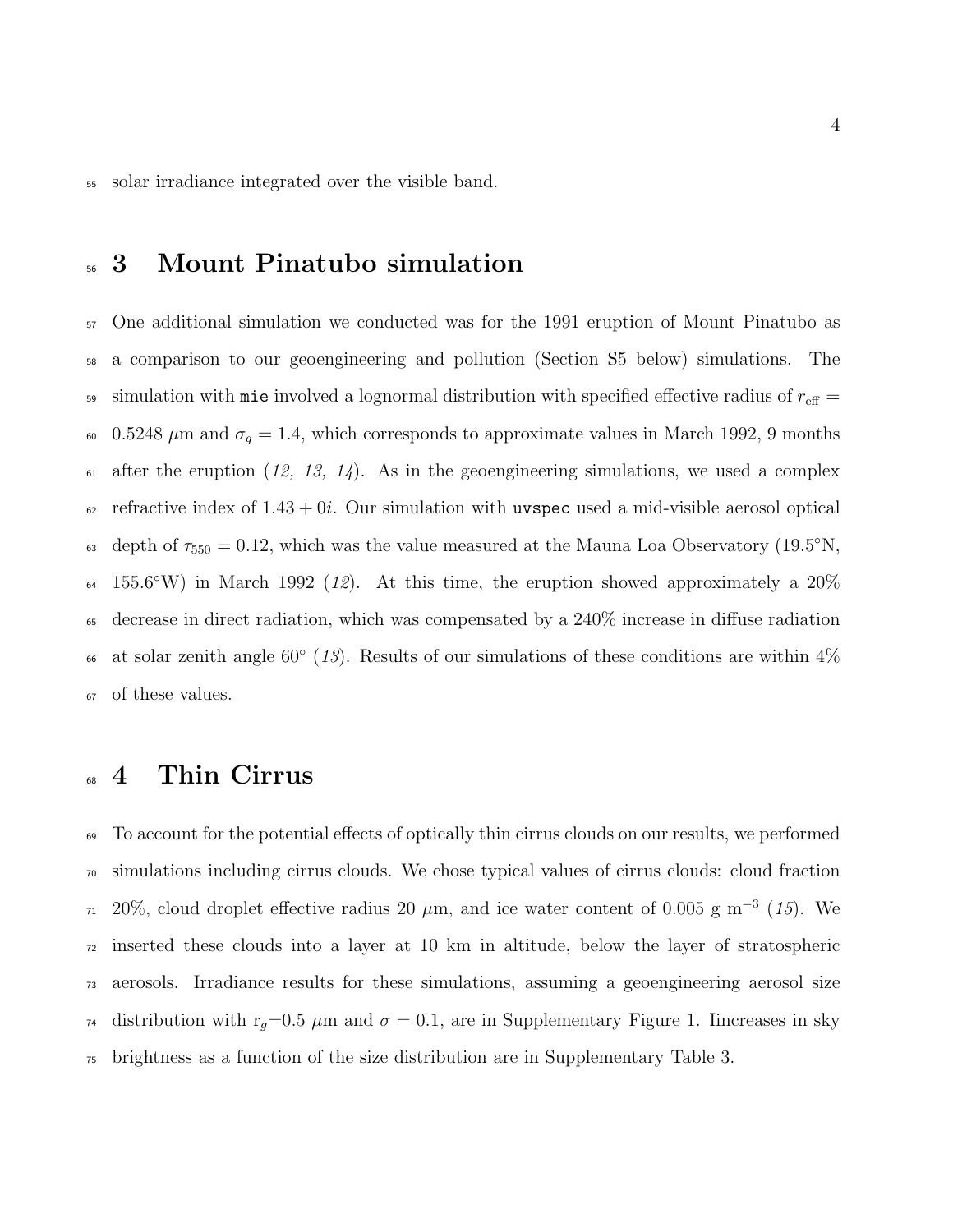#### Pollution

 $\pi$  For our comparisons in Figure 4, we obtained aerosol optical depth and size distribution data for several urban centers (*16*) and averaged the values, weighted by the number of observations at each site. All of these parameters had a range, corresponding to days with low, high, and average aerosol conditions, which depended upon meteorology. Additionally, each site had a range of Angstrom exponents, which we incorporated into the simulations. <sup>82</sup> All values we used for our simulations can be found in Supplementary Table 1.

 To perform our simulations, we generated bimodal distributions which we inserted into mie, one for each combination of low, high, and average aerosol. We then provided this as input for uvspec, each of which had three choices of Angstrom exponent (low end of the range, high end of the range, and the average value in the range), for a total of 9 simulations. <sup>87</sup> These results are shown in Figure 4, in which the average condition is shown as a solid colored line, and the range spanned by choosing different Angstrom exponents is shown as colored shading. For the uvspec simulations, we assumed the background aerosol profile to be urban spring/summer, with background stratospheric aerosols, i.e., no recent volcanic eruptions (*17* for further description).

## 6 Metameric Matches

 To determine metameric matches for the spectra we generated, we follow a matching proce-<sup>94</sup> dure (18). Eye cones can be divided into three categories, corresponding to the wavelengths  $\mu$ <sub>95</sub> to which they are sensitive: short (S), middle (M), and long (L). Supplementary Figure 2 shows each of the cone sensitivities as a function of wavelength, calculated for an average observer (*19*). Using these in combination with our radiative transfer simulations, we can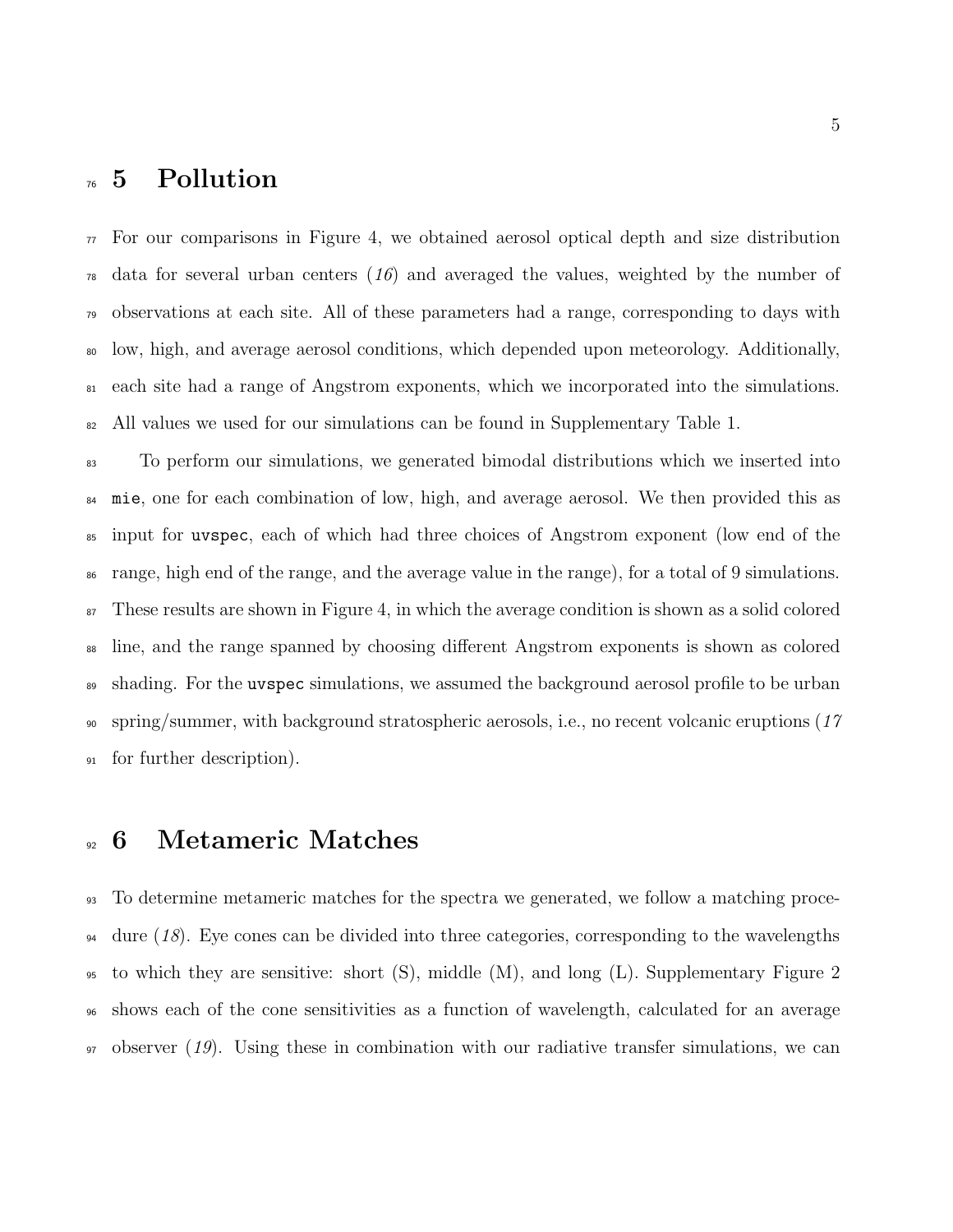98 determine the unsaturated monochromatic stimulus response  $(\lambda_u)$  that is a metameric match <sup>99</sup> for the simulated sky color by solving the equivalence

$$
\frac{M(\lambda_u) \int L(\lambda)I(\lambda) \ d\lambda - L(\lambda_u) \int M(\lambda)I(\lambda) \ d\lambda}{\int L(\lambda) \ d\lambda \int M(\lambda)I(\lambda) \ d\lambda - \int M(\lambda) \ d\lambda \int L(\lambda)I(\lambda) \ d\lambda} \tag{1}
$$

$$
= \frac{M(\lambda_u) \int S(\lambda)I(\lambda) \ d\lambda - S(\lambda_u) \int M(\lambda)I(\lambda) \ d\lambda}{\int S(\lambda) \ d\lambda \int M(\lambda)I(\lambda) \ d\lambda - \int M(\lambda) \ d\lambda \int S(\lambda)I(\lambda) \ d\lambda}
$$

 where S, M, and L are the cone spectral sensitivities for the three cone types as a function 101 of wavelength (Supplementary Figure 2), and  $I(\lambda)$  is the diffuse spectral irradiance from the 102 radiative transfer simulations. Values of  $\lambda_u$  lie at intersections of the curves corresponding to the left and right sides of the equation. Corresponding function values (either side of the 104 above equation) evaluated at  $\lambda_u$  are the ratios  $I_w/I_u$ , which is the relative amounts of white (numerator) and monochromatic light (denominator) of the metameric match, where white light is defined as having equal intensity at all wavelengths. The results of these matches can be found in Figure 3.

#### <sup>108</sup> 7 Attempted Visualizations: Color Swatches

 As discussed in Section 4, color is not an intrinsic property of light, making visualization of sky color rather difficult. Color perception depends upon biology, including expectations of color, but also upon the color matching function chosen to map the spectrum into RGB space, as well as the assumed white point. To illustrate the dependence of color swatches upon the color matching function and white point, Supplementary Figures 3-6 show combinations of two different choices of each, all of which are reasonable and defensible choices (*20,21,22*). Additionally, the RGB color space is device-dependent, in that different colors can be realized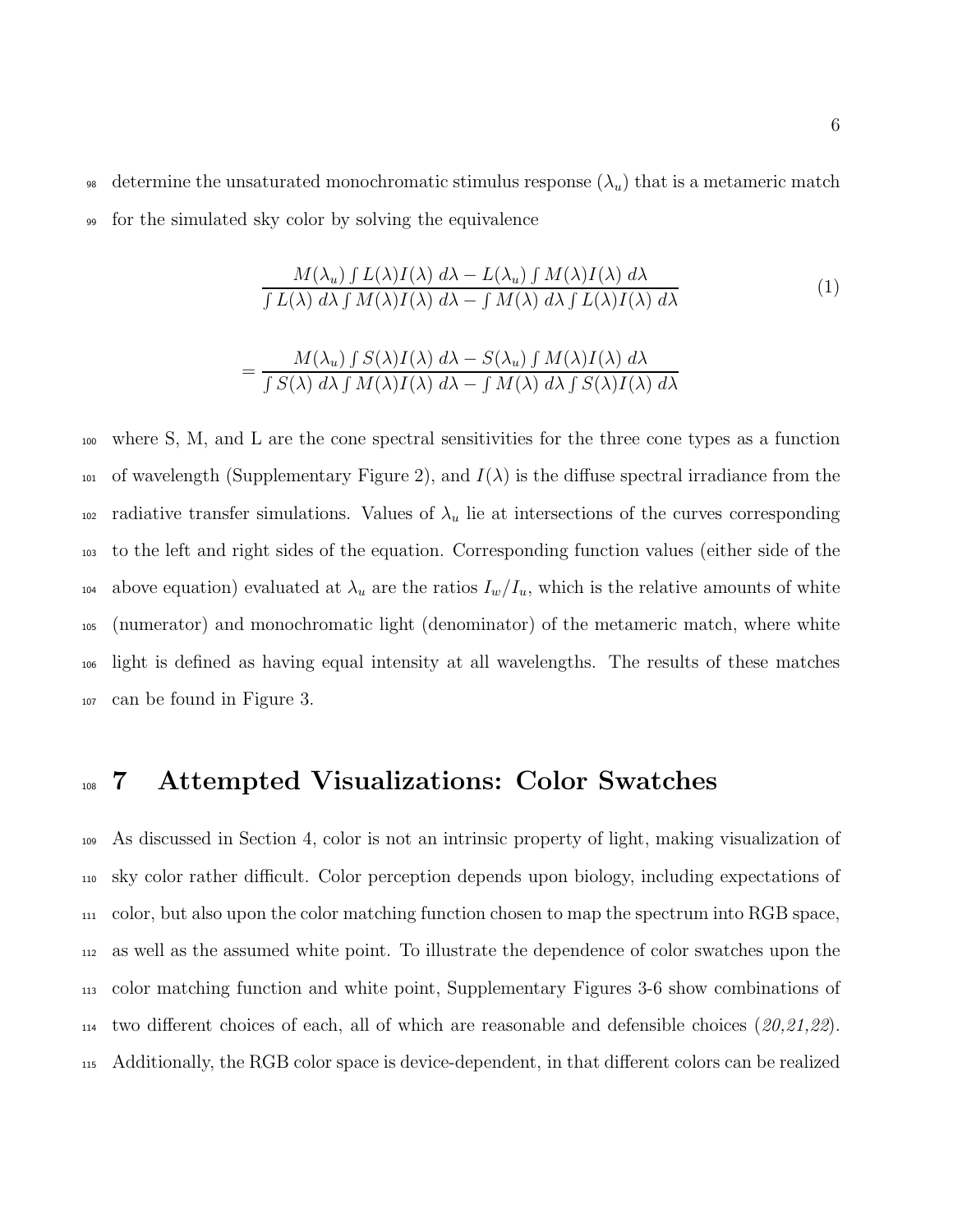on different monitors, printers, or any other means of viewing. Therefore, we have no reliable way of ensuring the swatches as viewed on our computer monitors/printers will match those of any reader of this paper. We are satisfied that the only way to represent absolute color is to provide the full visible irradiance spectrum.

## References

- 1. Mayer, B. Seckmeyer, G. Kylling, A. Systematic long-term comparison of spectral UV measurements and UVSPEC modeling results. *J. Geophys. Res.* 102, 8755-8767 (1997), doi:10.1029/97JD00240.
- 2. Mayer, B. Kylling, A. Madronich, S. Seckmeyer, G. Enhanced absorption of UV ra- diation due to multiple scattering in clouds: Experimental evidence and theoretical explanation. *J. Geophys. Res.* 103, 31241-31254 (1998), doi:10.1029/98JD02676.
- 3. Mayer, B. Kylling, A. Technical note: The libRadtran software package for radiative transfer calculations–description and examples of use. *Atmos. Chem. Phys.* 5, 1855-  $129 \hspace{1.5cm} 1857 \hspace{1.5cm} (2005), \hspace{1.5cm} \text{doi: } 10.5194/\text{acp-5-1855-2005}.$
- 4. Wiscombe, W. J. Improved Mie scattering algorithms. *Appl. Opt.* 19, 1505-1509 (1980), doi:10.1364/AO.19.001505.
- 5. Rosen, J. M. The boiling point of stratospheric aerosols. *J. Appl. Meteor.* 10, 1044- 1046 (1971), doi:10.1175/1520-0450(1971)010<1044:TBPOSA>2.0.CO;2.
- 6. Palmer, K. F. Williams, D. Optical constants of sulfuric acid; Application to the clouds of Venus? *Appl. Opt.* 14, 208-219 (1975), doi:10.1364/AO.14.000208.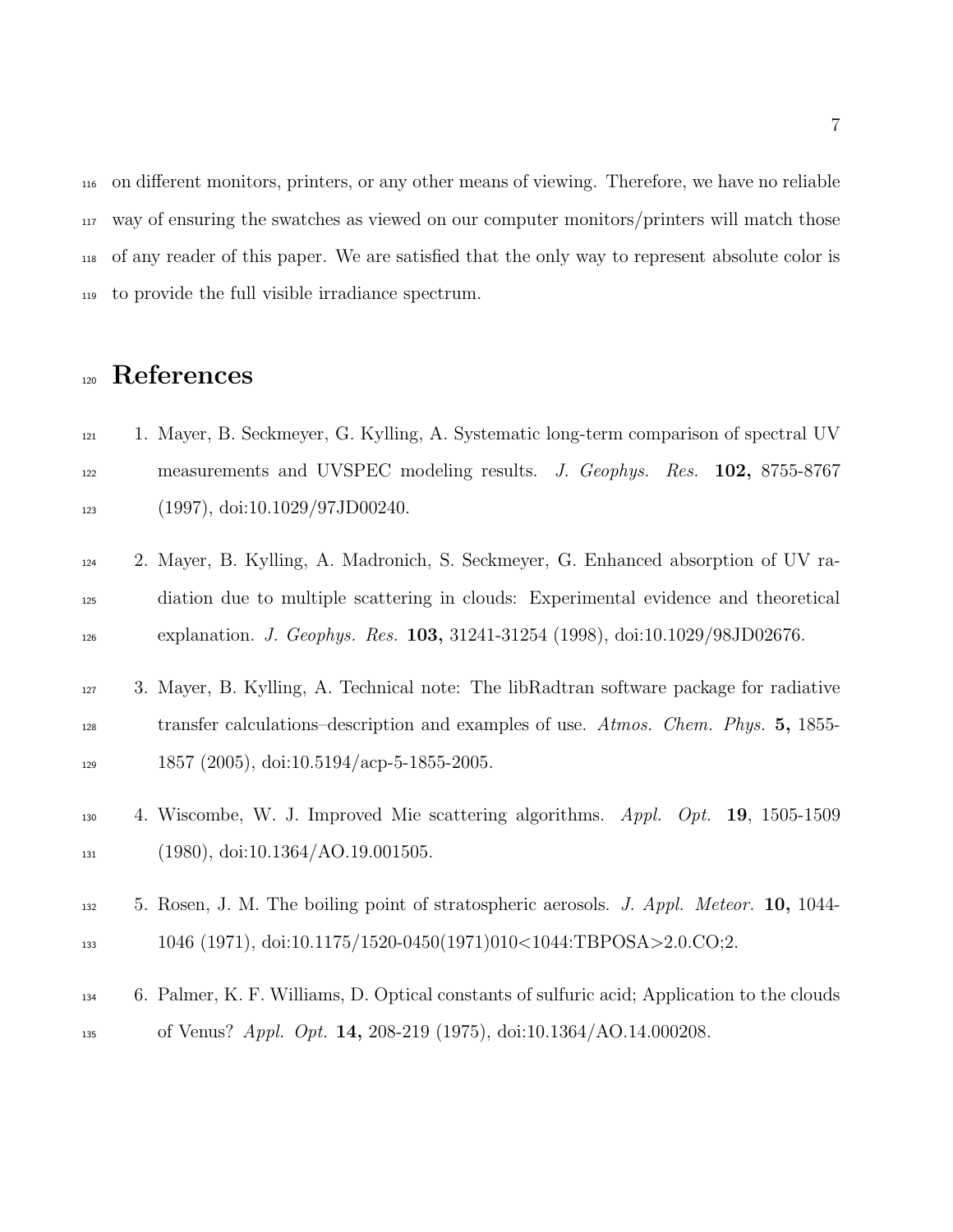- 7. Tang, I. N. Munkelwitz, H. R. Simultaneous determination of refractive index and density of an evaporating aqueous solution droplet. *Aer. Sci. Tech.* 15, 201-207 (1991), doi:10.1080/02786829108959527.
- 8. Kylling, A. Stamnes, K. Efficient yet accurate solution of the linear transport equation in the presence of internal sources: The exponential-linear-in-depth approximation. *J. Com. Phys.* 102, 265-276 (1992).
- 9. Stamnes, K. Tsay, S.-C.Wiscombe, W. Jayaweera, K. Numerically stable algorithm for discrete-ordinate-method radiative transfer in multiple scattering and emitting layered media. *Appl. Opt.* 27, 2502-2509 (1988).
- 10. Yamasaki, R. S. Intensity variations of ultraviolet, visible, and near infrared bands of terrestrial solar radiation. *J. Paint Tech.* 43, 75-83 (1971).
- 11. Hess, M. Koepke, P. Schult, I. Optical properties of aerosols and clouds: The software package OPAC. *Bull. Amer. Met. Soc.* 79, 831-844 (1998).
- 12. Russell, P. B. *et al.* Global to microscale evolution of the Pinatubo volcanic aerosol derived from diverse measurements and analyses. *J. Geophys. Res.* 101, 18745-18763 (1996), doi:10.1029/96JD01162.
- 13. Dutton, E. G. Christy, J. R. Solar radiative forcing at selected locations and evi- dence for global lower tropospheric cooling following the eruptions of El Chich`on and Pinatubo. *Geophys. Res. Lett.* 19, 2313-2316 (1992).
- 14. Del Guasta, M. Morandi, M. Stefanutti, L. Stein, B. Wolf, J. P. Derivation of Mount Pinatubo stratospheric aerosol mean size distribution by means of a multiwavelength lidar. *Appl. Opt.* 33, 5690-5697 (1994).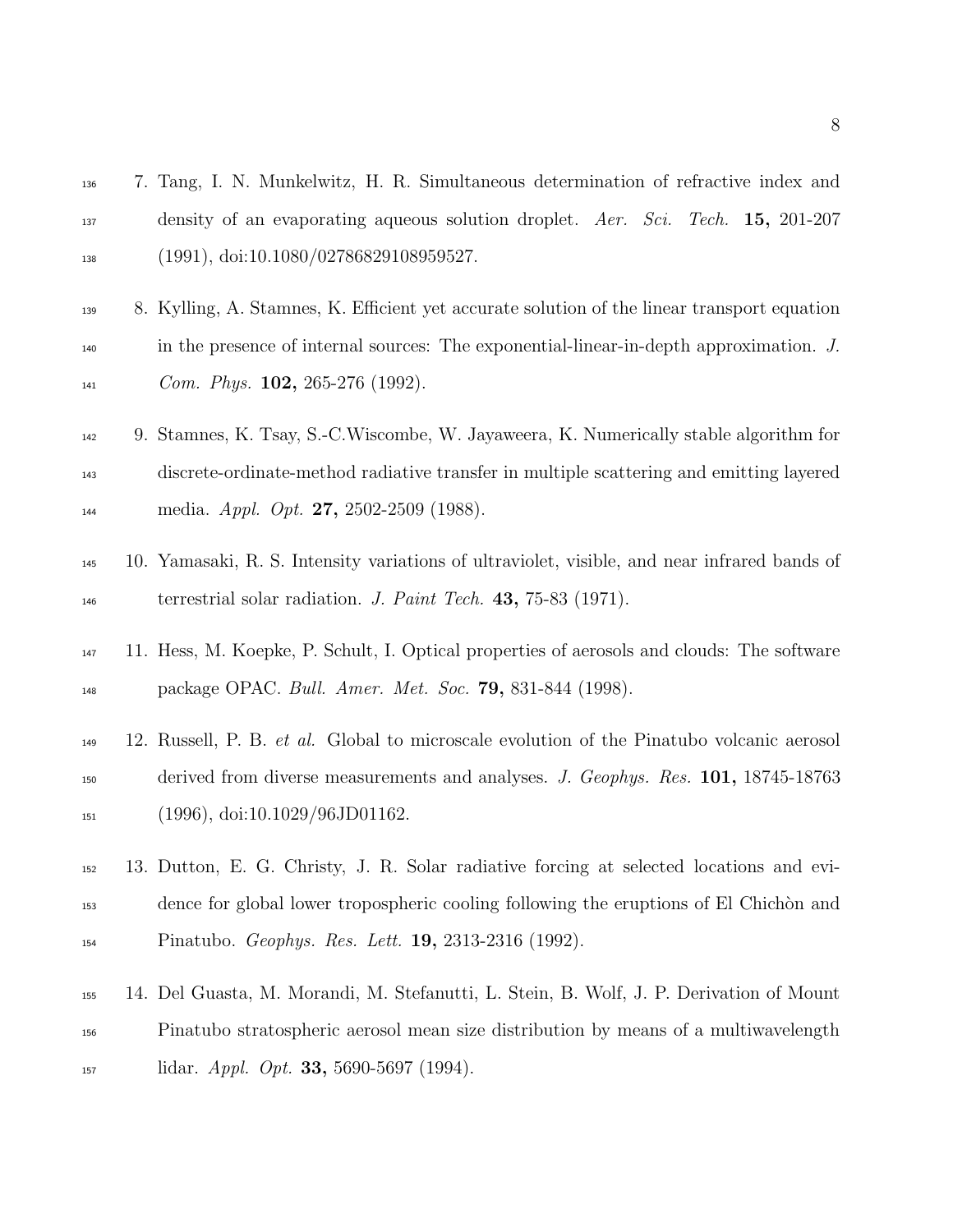| 158               | 15. Mace, G. G., E. E. Clothiaux, and T. P. Ackerman (2001), The composite character-                                                                                                                         |
|-------------------|---------------------------------------------------------------------------------------------------------------------------------------------------------------------------------------------------------------|
| 159               | istics of cirrus clouds: Bulk properties revealed by one year of continuous cloud data,                                                                                                                       |
| 160               | J. Clim., $14$ , 2185-2203.                                                                                                                                                                                   |
| 161<br>162        | 16. Dubovik, O. et al. Variability of absorption and optical properties of key aerosol types<br>observed in worldwide locations. J. Atmos. Sci. $59, 590-608$ (2002).                                         |
| 163               | 17. Shettle, E. "Models of aerosols, clouds and precipitation for atmospheric propagation<br>studies," Atmospheric propagation in the uv, visible, ir and mm-region and related                               |
| 164<br>165        | system aspects, AGARD Conference Proceedings No. 454 (1989).                                                                                                                                                  |
| 166<br>167        | 18. Smith, G. S. Human color vision and the unsaturated blue color of the daytime sky.<br>Am. J. Phys. 73, 590-597 (2005), doi:10.1119/1.1858479.                                                             |
| 168<br>169<br>170 | 19. Stockman, A. Sharpe, L. T. The spectral sensitivites of the middle and long-wavelength-<br>sensitive cones derived from measurements in observers of known genotype. Vision Res.<br>40, 1711-1737 (2000). |
| 171<br>172        | 20. Wyszecki, G. Proposal for a New Color-Difference Formula. J. Opt. Soc. Am. 53,<br>1318-1319 (1963), doi:10.1364/JOSA.53.001318.                                                                           |
| 173<br>174        | 21. Ohta, E. N. Robertson, A. R. Colorimetry: Fundamentals and Applications (Wiley,<br>New York, 2006).                                                                                                       |
| 175<br>176        | 22. Stiles, W. S. Burch, J. M. N. P. L. Colour-matching investigation: Final Report. Optica<br>Acta 6, 1-26 (1959), doi:10.1080/713826267.                                                                    |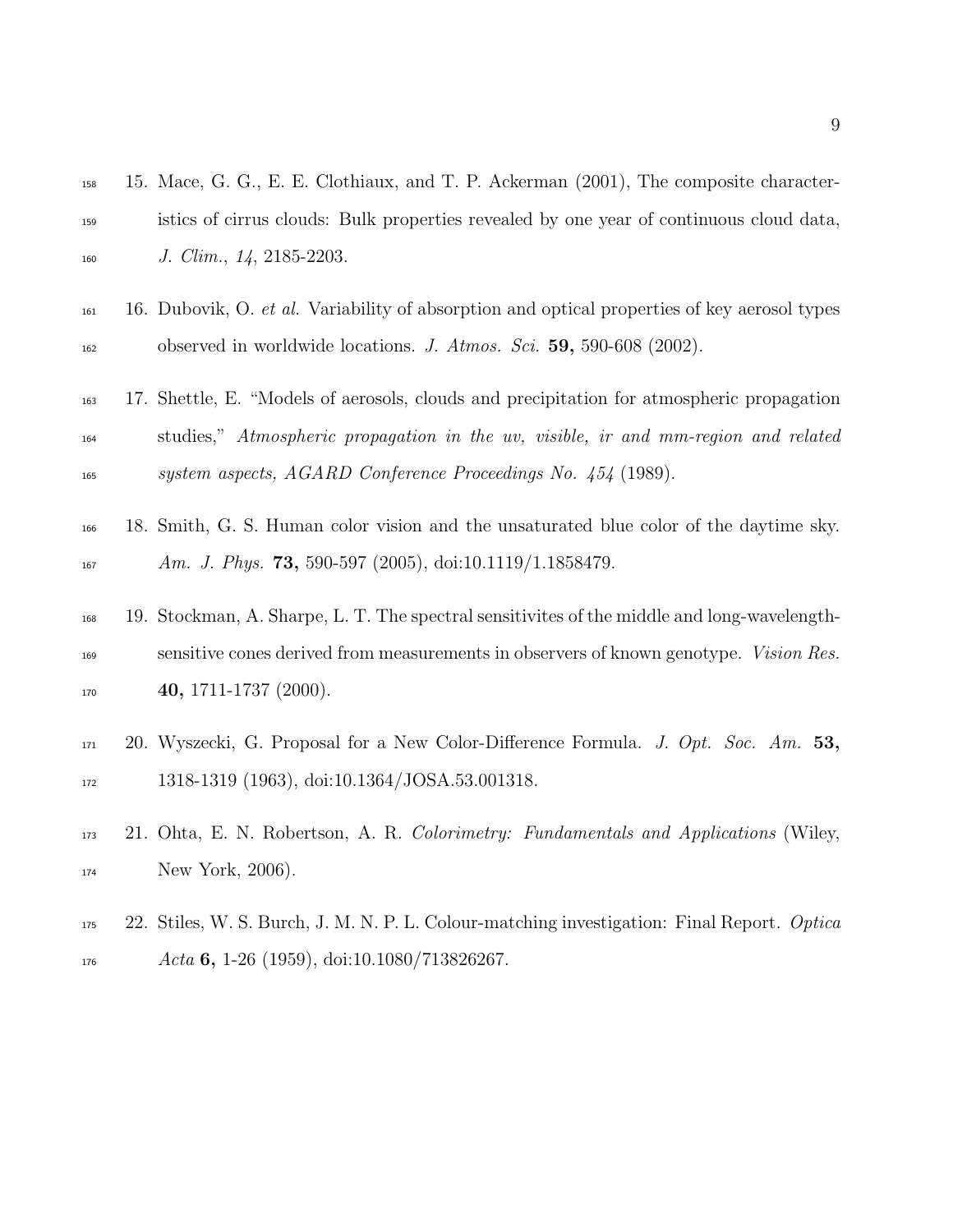Table 1: Specifications for urban aerosols used in Sections 5 and S5. All values are averages (16), weighted by the number of observations at each site. Since values were given as ranges, we have created multiple profiles, based on low, average, and high aerosol amounts. The urban/mixed aerosol profiles we obtained had average refractive indices of  $1.43 + 0.01i$ , but in our simulations of urban environments, we set these values to  $1.43 + 0i$  and  $1.00$ , which are typical for pure sulfate aerosols  $(6,7)$ . The impacts of this assumption on simulated irradiance spectra are quite small, and it has the benefit of making the urban aerosol profiles directly comparable to our geoengineering simulations. All size distributions are assumed to be bimodal lognormal. Concentrations are relative between the two modes (only the shapes of the distribution curves are important, not the values), so units are not given.

| $\frac{1}{2}$    |                                             |                 |             |             |  |  |  |  |  |
|------------------|---------------------------------------------|-----------------|-------------|-------------|--|--|--|--|--|
| Parameter        | Description                                 | $_{\text{Low}}$ | Average     | High        |  |  |  |  |  |
| $T_{440}$        | Aerosol optical depth (440 nm)              | 0.1             | 0.3         | 1.2         |  |  |  |  |  |
| $\alpha$         | Angstrom exponent                           | $1.0 - 2.4$     | $1.0 - 2.4$ | $1.0 - 2.4$ |  |  |  |  |  |
| $n+ik$           | Complex refractive index                    | $1.43 + 0i$     | $1.43 + 0i$ | $1.43 + 0i$ |  |  |  |  |  |
| $\omega_{0,440}$ | Single scattering albedo $(440 \text{ nm})$ | 1.0             | 1.0         | 1.0         |  |  |  |  |  |
| $r_{g_1}$        | Median radius, fine mode $(\mu m)$          | 0.13            | 0.17        | 0.21        |  |  |  |  |  |
| $\sigma_1$       | Standard deviation, fine mode               | 0.41            | 0.41        | 0.41        |  |  |  |  |  |
| $C_1$            | Aerosol concentration, fine mode            | 0.014           | 0.0865      | 0.159       |  |  |  |  |  |
| $r_{g_2}$        | Median radius, coarse mode $(\mu m)$        | 2.91            | 3.215       | 3.52        |  |  |  |  |  |
| $\sigma_2$       | Standard deviation, coarse mode             | 0.72            | 0.72        | 0.72        |  |  |  |  |  |
| C <sub>2</sub>   | Aerosol concentration, coarse mode          | 0.013           | 0.058       | 0.103       |  |  |  |  |  |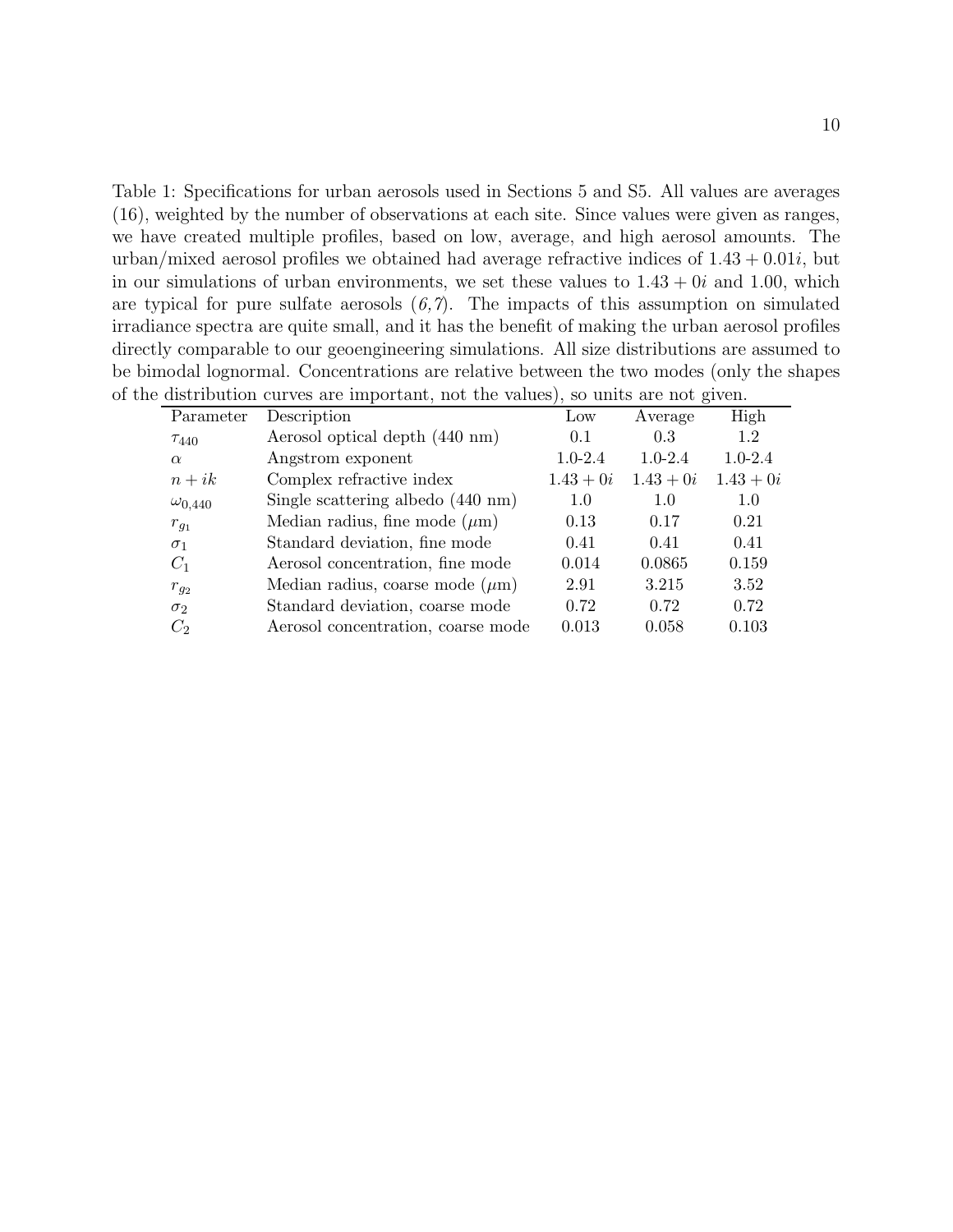$r_g \ (\mu \text{m}) \quad \Delta I \ (\%) \quad \sigma = 0.1 \quad \sigma = 0.25 \quad \sigma = 0.5 \quad \sigma = 1.0$ 0.1 0.5 0.0696 0.0631 0.0687 0.0775 1.0 0.1396 0.1265 0.1377 0.1554 1.5 0.2099 0.1902 0.2071 0.2336 2.0 0.2806 0.2543 0.2768 0.3123 0.2 0.5 0.0793 0.0624 0.0670 0.0778 1.0 0.1591 0.1251 0.1343 0.1560 1.5 0.2392 0.1881 0.2020 0.2346 2.0 0.3198 0.2514 0.2700 0.3136 0.3 0.5 0.0817 0.0610 0.0653 0.0774 1.0 0.1637 0.1224 0.1310 0.1553 1.5 0.2462 0.1841 0.1970 0.2335 2.0 0.3291 0.2460 0.2633 0.3122 0.4 0.5 0.0743 0.0585 0.0638 0.0770 1.0 0.1490 0.1172 0.1280 0.1544 1.5 0.2240 0.1763 0.1924 0.2322 2.0 0.2995 0.2357 0.2572 0.3104 0.5 0.5 0.0612 0.0550 0.0626 0.0766 1.0 0.1228 0.1103 0.1254 0.1536 1.5 0.1846 0.1659 0.1886 0.2309 2.0 0.2468 0.2218 0.2521 0.3087 0.6 0.5 0.0475 0.0517 0.0616 0.0763 1.0 0.0953 0.1037 0.1236 0.1530 1.5 0.1433 0.1560 0.1858 0.2300 2.0 0.1916 0.2085 0.2484 0.3075 0.7 0.5 0.0388 0.0498 0.0612 0.0761 1.0 0.0777 0.0998 0.1226 0.1527 1.5 0.1169 0.1501 0.1844 0.2296 2.0 0.1562 0.2006 0.2465 0.3069 0.8 0.5 0.0384 0.0499 0.0613 0.0762 1.0 0.0769 0.1000 0.1228 0.1527 1.5 0.1157 0.1504 0.1847 0.2296 2.0 0.1546 0.2011 0.2469 0.3070 0.9 0.5 0.0457 0.0521 0.0619 0.0764 1.0 0.0916 0.1045 0.1242 0.1531 1.5 0.1377 0.1572 0.1868 0.2302 2.0 0.1841 0.2101 0.2496 0.3078

Table 2: Values of aerosol optical depth at 550 nm used in the radiative transfer calculations to achieve the given percent reduction in integrated visible band irradiance reaching the surface  $(\Delta I)$ . The procedure for obtaining these is given in Section S2.  $r<sub>g</sub>$  is the geometric mean radius, or the median radius, of the assumed unimodal lognormal distribution.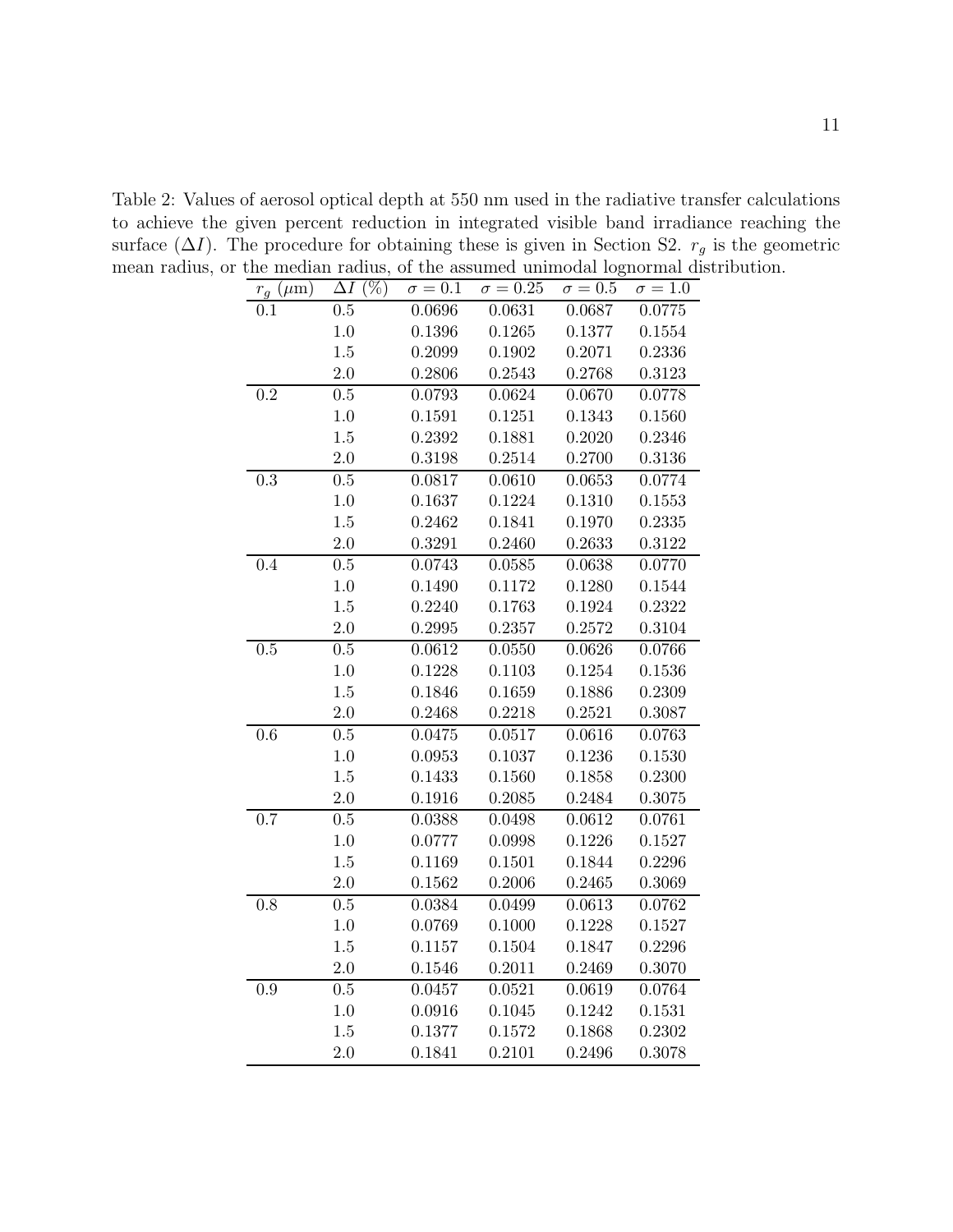Table 3: Increases in visible band integrated diffuse irradiance as a measure of diffuse sky brightness with inclusion of the effects of cirrus clouds (description in Section S4). Leftmost column indicates the percent decrease in total integrated visible band irradiance. All values given are ratios of integrated visible band irradiance (geoengineering divided by clear sky) and are rounded to two decimal places. In the clear sky simulations, diffuse irradiance comprises approximately 6% of total irradiance.

| $\Delta I~(\%)$ | $\sigma$ | $r_q$ ( $\mu$ m) |         |      |      |         |      |      |      |      |
|-----------------|----------|------------------|---------|------|------|---------|------|------|------|------|
|                 |          | 0.1              | $0.2\,$ | 0.3  | 0.4  | $0.5\,$ | 0.6  | 0.7  | 0.8  | 0.9  |
| 0.5             | 0.1      | 1.44             | 1.50    | 1.51 | 1.47 | 1.40    | 1.33 | 1.30 | 1.28 | 1.29 |
|                 | 0.25     | 1.43             | 1.41    | 1.40 | 1.39 | 1.37    | 1.35 | 1.33 | 1.33 | 1.34 |
|                 | 0.5      | 1.46             | 1.44    | 1.43 | 1.42 | 1.42    | 1.41 | 1.41 | 1.41 | 1.41 |
|                 | 1.0      | 1.52             | 1.52    | 1.52 | 1.51 | 1.51    | 1.51 | 1.51 | 1.51 | 1.51 |
| 1.0             | 0.1      | 1.86             | 1.96    | 1.98 | 1.91 | 1.78    | 1.65 | 1.57 | 1.54 | 1.57 |
|                 | 0.25     | 1.80             | 1.79    | 1.77 | 1.75 | 1.71    | 1.67 | 1.64 | 1.64 | 1.66 |
|                 | 0.5      | 1.88             | 1.86    | 1.84 | 1.82 | 1.80    | 1.79 | 1.79 | 1.79 | 1.80 |
|                 | 1.0      | 1.99             | 2.00    | 1.99 | 1.99 | 1.98    | 1.98 | 1.98 | 1.98 | 1.98 |
| 1.5             | $0.1\,$  | 2.24             | 2.39    | 2.42 | 2.31 | 2.13    | 1.95 | 1.83 | 1.80 | 1.83 |
|                 | 0.25     | 2.16             | 2.14    | 2.12 | 2.08 | 2.03    | 1.98 | 1.94 | 1.94 | 1.96 |
|                 | 0.5      | 2.27             | 2.23    | 2.21 | 2.19 | 2.16    | 2.15 | 2.14 | 2.14 | 2.15 |
|                 | 1.0      | 2.43             | 2.44    | 2.43 | 2.42 | 2.42    | 2.41 | 2.41 | 2.41 | 2.41 |
| 2.0             | 0.1      | 2.59             | 2.77    | 2.82 | 2.68 | 2.45    | 2.23 | 2.08 | 2.04 | 2.08 |
|                 | 0.25     | 2.50             | 2.48    | 2.45 | 2.40 | 2.34    | 2.27 | 2.23 | 2.22 | 2.25 |
|                 | 0.5      | 2.63             | 2.60    | 2.56 | 2.53 | 2.50    | 2.48 | 2.47 | 2.48 | 2.49 |
|                 | 1.0      | 2.83             | 2.84    | 2.83 | 2.82 | 2.82    | 2.81 | 2.81 | 2.81 | 2.81 |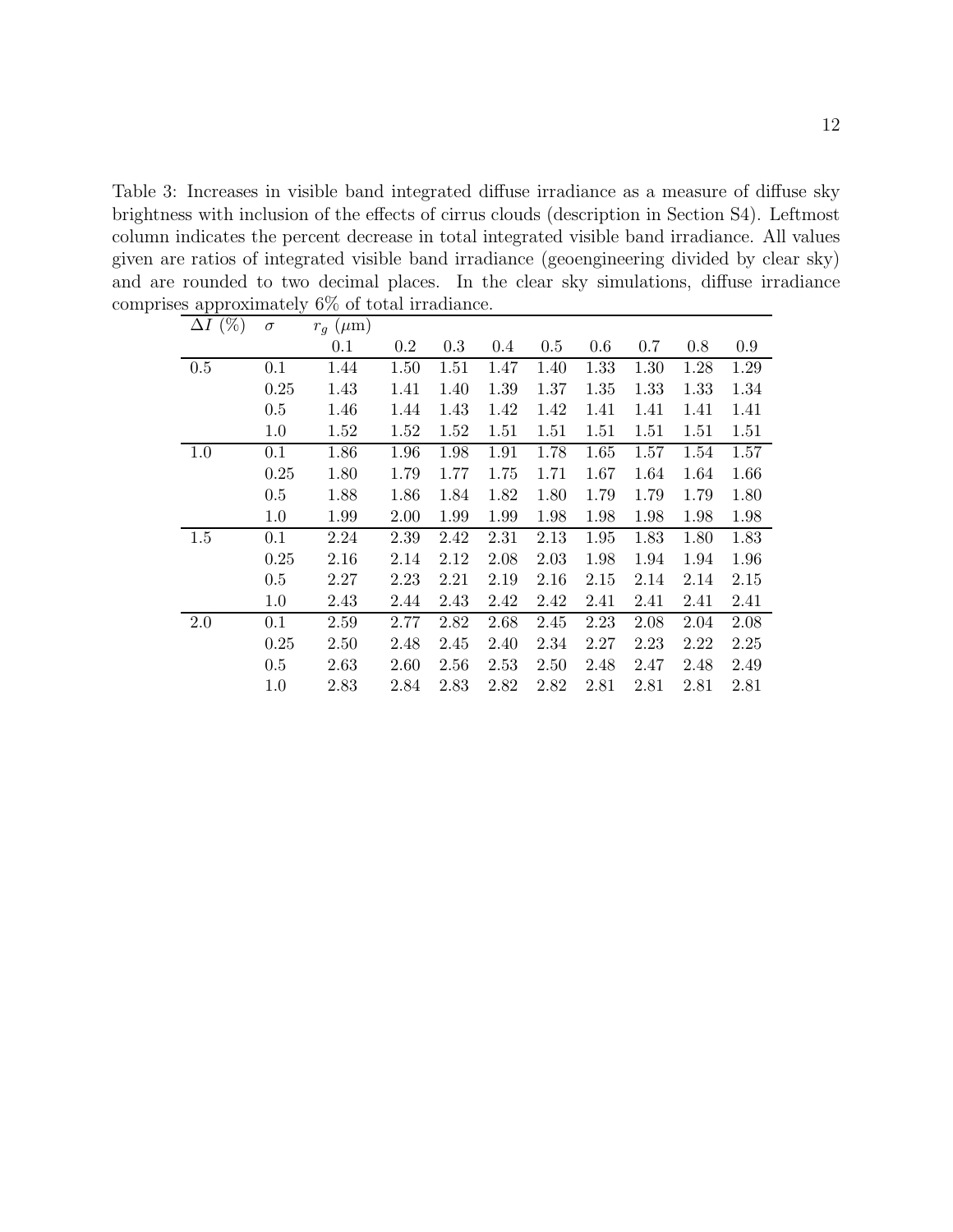

Figure 1: Geoengineering ( $r_g=0.5$  mum,  $\sigma=0.1$ ) and clear sky differences when optically thin cirrus clouds are included in the simulations. All values plotted are for simulations with clouds included minus simulations with no clouds. Specifications for cirrus clouds are in Supplementary Section 4.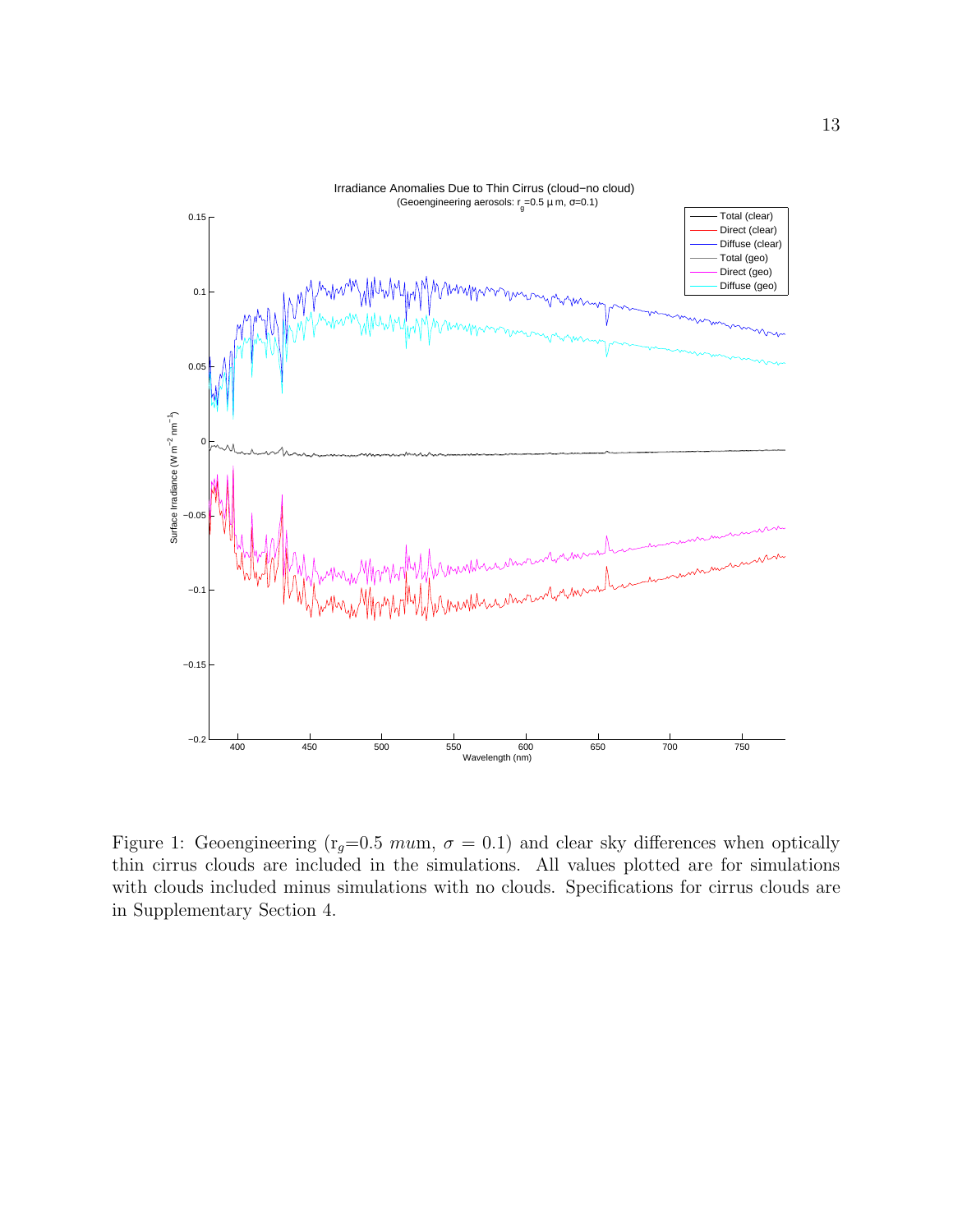

Figure 2: Average cone sensitivities used in the calculations of metameric matches (*19*). Values were obtained from http://cvrl.ioo.ucl.ac.uk. Sensitivities are shown for cones sensitive to short, medium, and long wavelengths.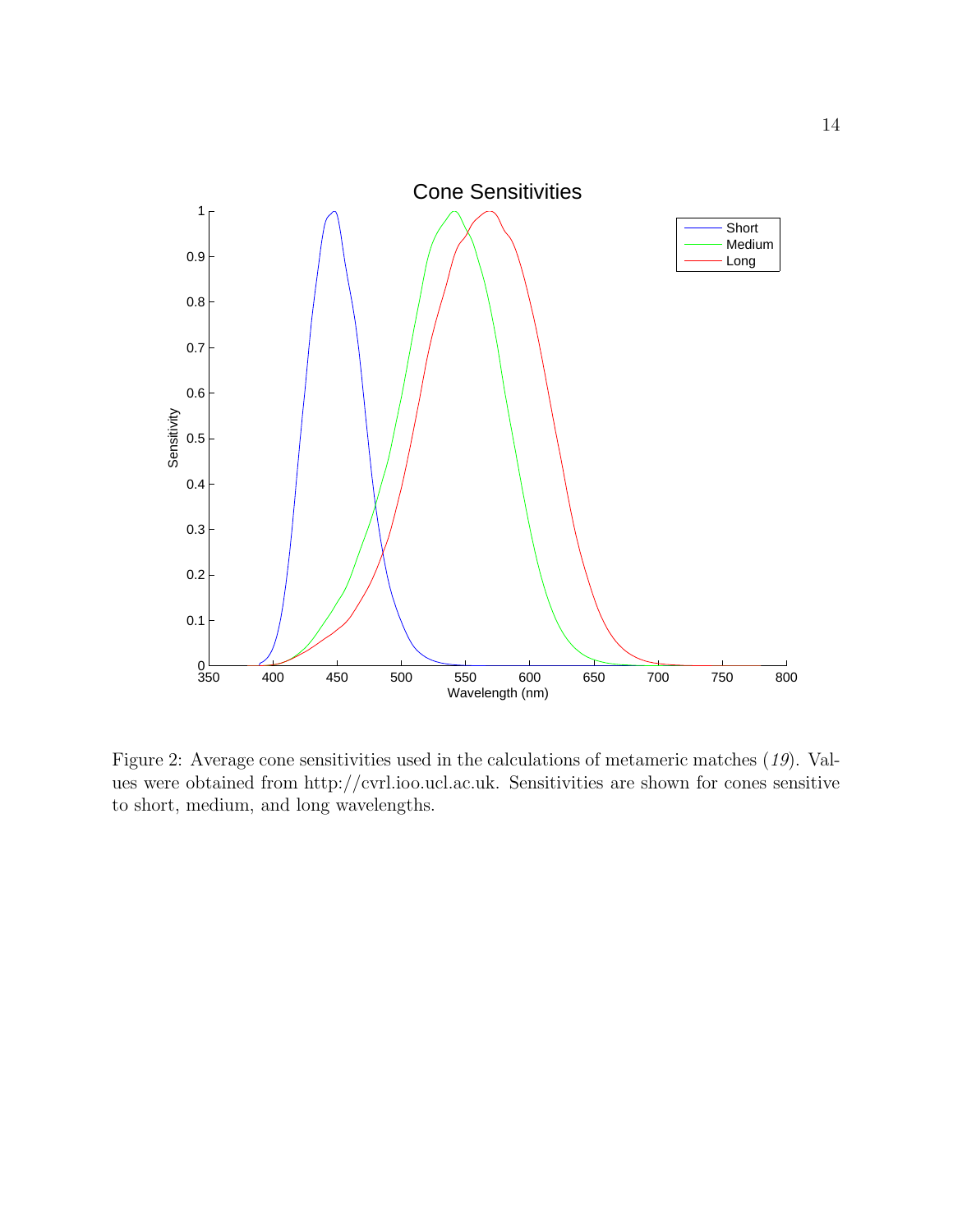

RGB (CIE 1964 color matching function, CIE standard illuminant D65)

Figure 3: Color swatches of sky color from geoengineering as represented in RGB color space (one of four). To convert the diffuse light spectrum, the CIE 1964 color matching function was used  $(20)$ , with a specified white point corresponding to the CIE standard illuminant D65, or a color temperature of 6504 K (*21*).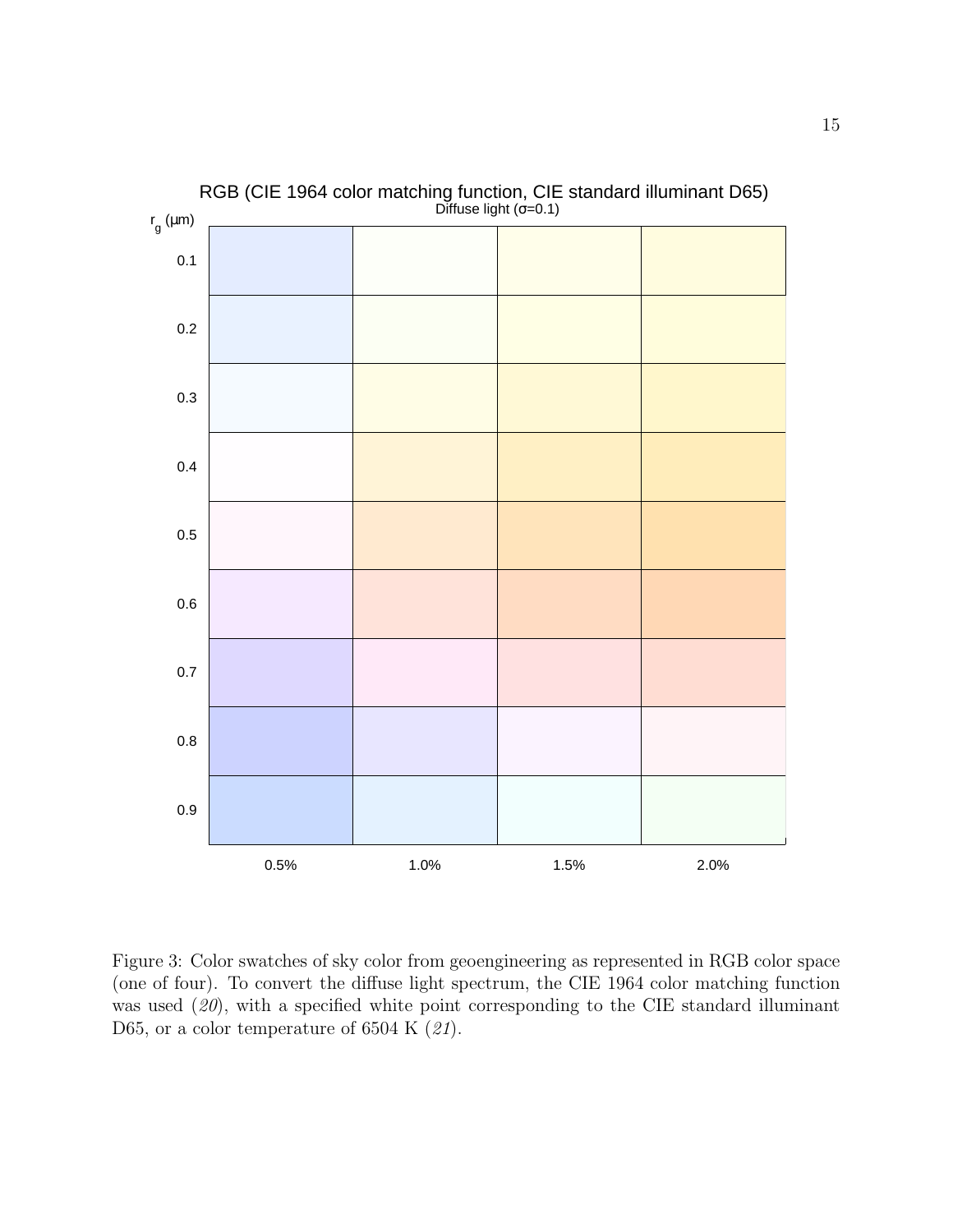

RGB (Stiles and Burch 10 degree color matching function, CIE standard illuminant D65) Diffuse light  $(σ=0.1)$ 

Figure 4: Color swatches of sky color from geoengineering as represented in RGB color space (two of four). To convert the diffuse light spectrum, the Stiles and Burch 10 degree color matching function was used (*22*), with a specified white point corresponding to the CIE standard illuminant D65, or a color temperature of 6504 K (*21*).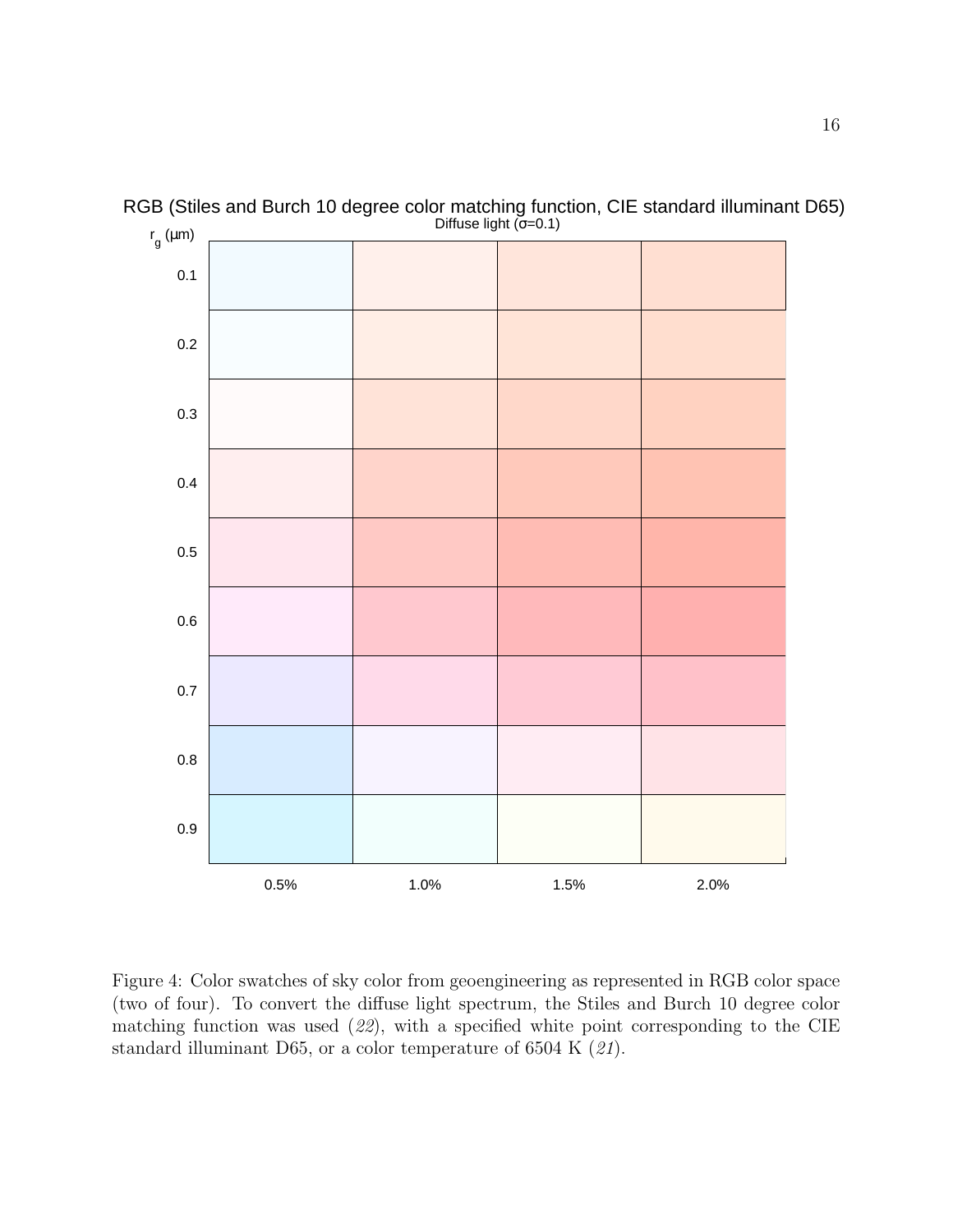

Figure 5: Color swatches of sky color from geoengineering as represented in RGB color space (three of four). To convert the diffuse light spectrum, the CIE 1964 color matching function was used (*20*), with a specified white point corresponding to the CIE standard illuminant C, or a color temperature of 6774 K (*21*).